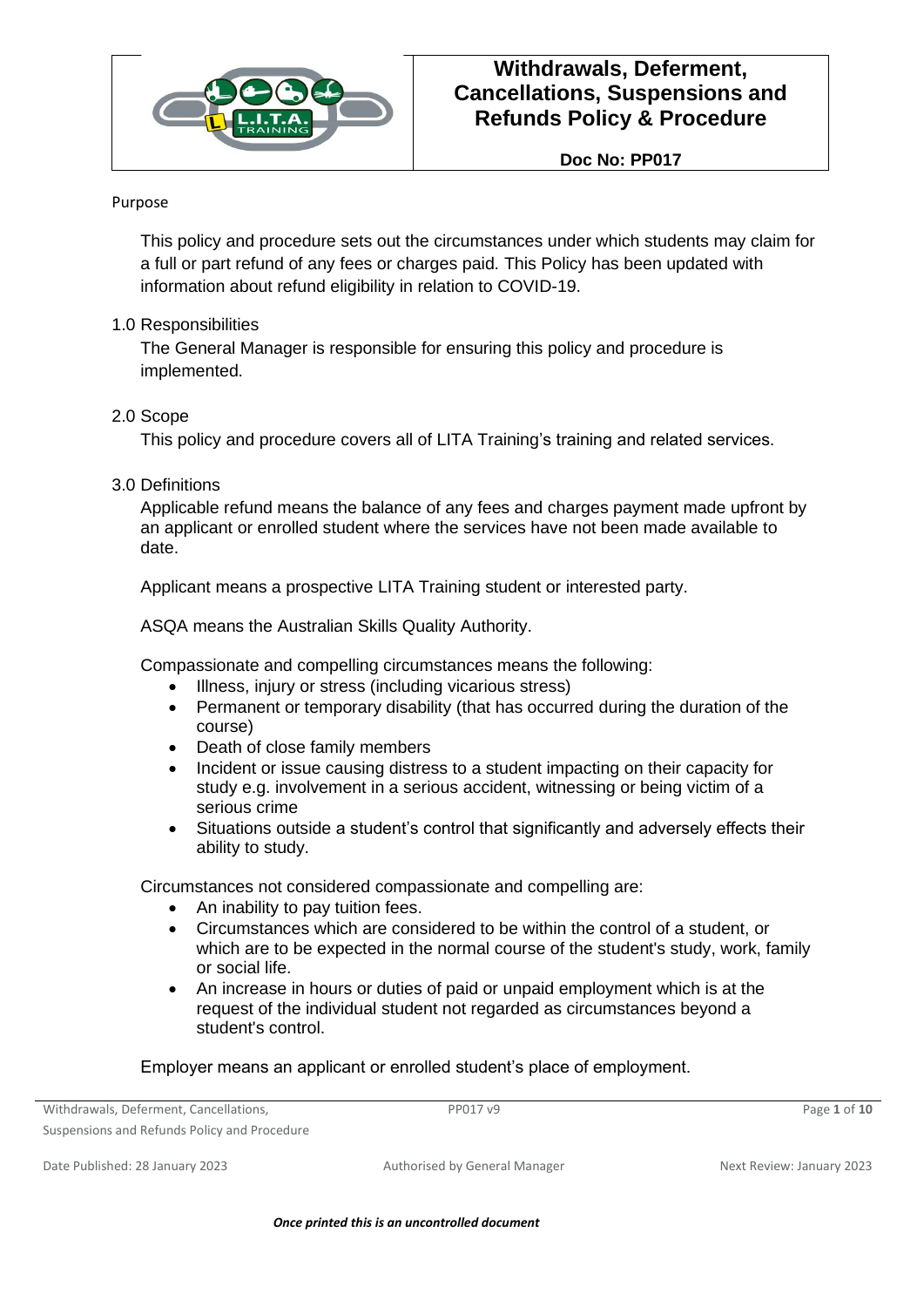

#### **Doc No: PP017**

Fee for service courses means where an employer has an arrangement with LITA Training to deliver training services to its workforce outside of a government funded arrangement.

Student means an enrolled learner that has agreed to use the services provided by LITA Training.

4.0 Policy

LITA Training maintains a fair and reasonable refund policy to ensure that refunds are made available to students entitled to receive them.

Applicants and students are advised about their rights to withdraw or defer and any refund arrangement, through both the *Student Handbook* and on the website through publishing of this policy and procedure. This policy covers the way that LITA Training administers fee refunds for public students, school students studying a VET for Schools approved course and fee for service employers.

A non-refundable application fee of \$200 is set to cover administration costs associated with course application and enrolment. Subsidised students through the Skilling South Australia and VET for Schools program are EXEMPT from payment of this fee.

It is the policy of LITA Training that all applicable refunds for fees are paid to applicants within 5 working days from the time when notification has been made by the applicant to LITA Training in accordance with LITA Training's notification procedure (refer below).

It is the policy of LITA Training that all applicable refunds for fees are paid to students who pay fees directly to LITA Training and who withdraw from any LITA Training program or unit up to mid-course.

Where a third party has paid the student's fees and charges eg. an employer or a home school, in the instance of withdrawal and cancellation from the course, the third party only will receive any eligible refund – no refund will be provided to the student in any circumstances. The employer or home school may also negotiate to transfer the balance of fees to another employee.

LITA Training does not put in place financial nor administrative barriers for any student wishing to withdraw from their course. Where the student can demonstrate hardship, and at the discretion of LITA Training's General Manager, the administration fee (where it applied) will also be fully refunded.

Withdrawals, Deferment, Cancellations, Suspensions and Refunds Policy and Procedure

PP017 v9 Page **2** of **10**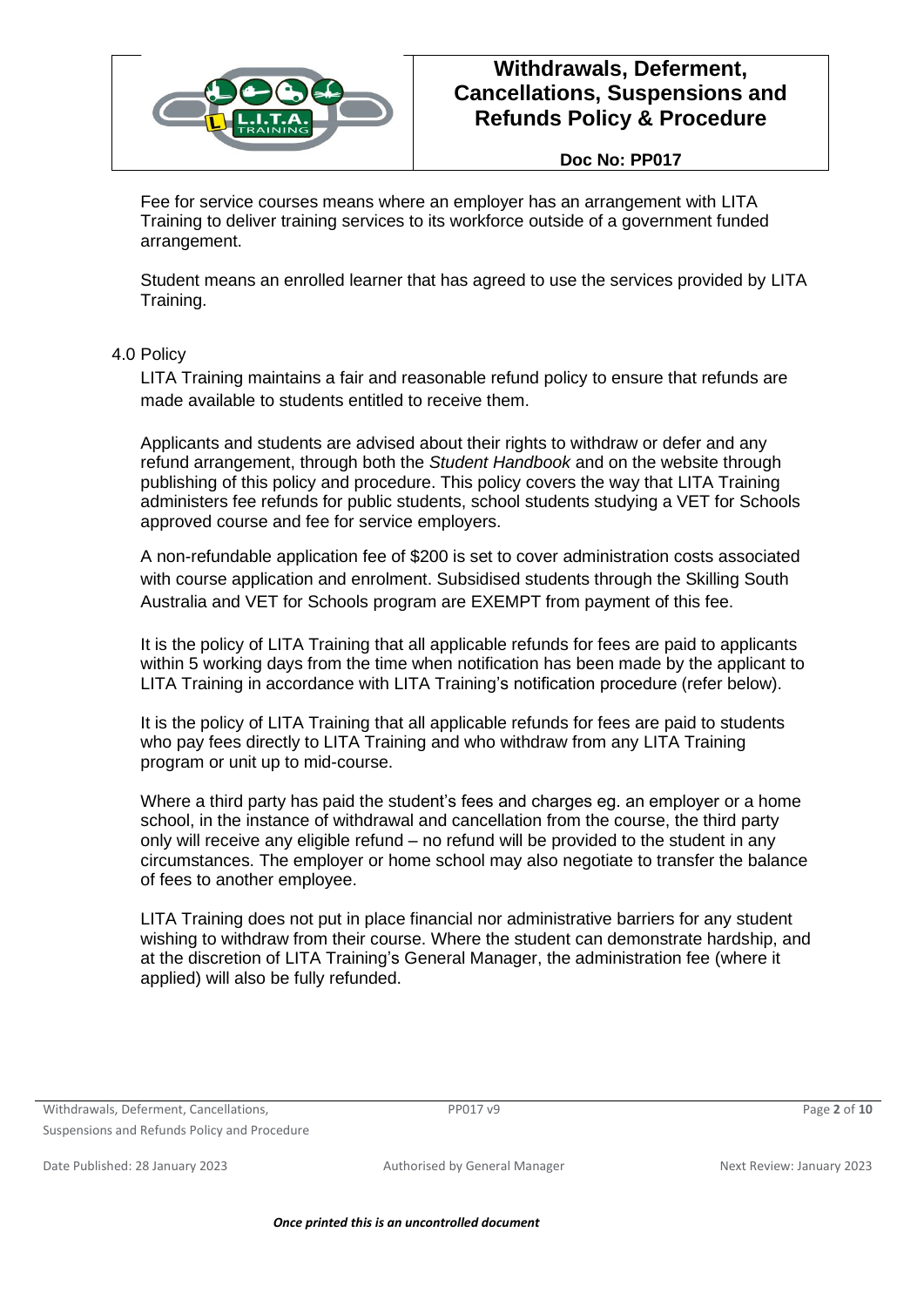

**Doc No: PP017**

### 5.0 Procedure

### **Applicant Refunds**

### IMPACT OF CORONAVIRUS

LITA Training considers the COVID-19 health pandemic as grounds for compassionate and compelling circumstances, where situations are outside a student's control that significantly and adversely effects their ability to study.

As such, where Mount Gambier or the place of study is declared a 'hot spot' by the South Australian or relevant government, the following student refunds will apply:

- any student who is currently enrolled in a training program where LITA Training is not able to provide a training and assessment approach which is acceptable to the student, may opt to withdraw from their studies and receive a refund for any part of their fees where training services was not provided. A *Withdrawal Form* will be required to be completed by the student OR
- any student who is currently enrolled in a training program where LITA Training is not able to provide a training and assessment approach which is acceptable to the student, may opt to defer their studies for up to 6 months. No refunds will be issued in this scenario. A *Deferment Form* will be required to be completed by the student.
- any student who has been accepted in a training program but has not commenced and has paid up-front fees, may receive a full refund where LITA Training is not able to provide a training and assessment approach which is acceptable to the student. This will include a full refund of the administrative enrolment fee where applicable. The student must forward an email to LITA Training's General Manager at [training@lita.org.au](mailto:training@lita.org.au) outlining the name of the course and specifying that they are seeking to withdraw. Students are encouraged to provide their advice asap and at least 5 business days prior to the commencement of the training.
- any student who has pre-paid fees and is asked to go home by LITA Training as it is LITA Training's opinion that the student is ill, will be eligible for a credit note\*, to use for any course at LITA Training within a 6 month period from the day of LITA Training's instruction. The student will not be withdrawn for 6 months and may opt to return and continue with their current course.
- any student who has pre-paid fees and is in quarantine will be eligible for a credit note\*, to use for any course at LITA Training within a 6 month period from the date of receipt of payment by LITA Training. The student will not be withdrawn for 6 months and may opt to return and continue with their current course.

Withdrawals, Deferment, Cancellations, Suspensions and Refunds Policy and Procedure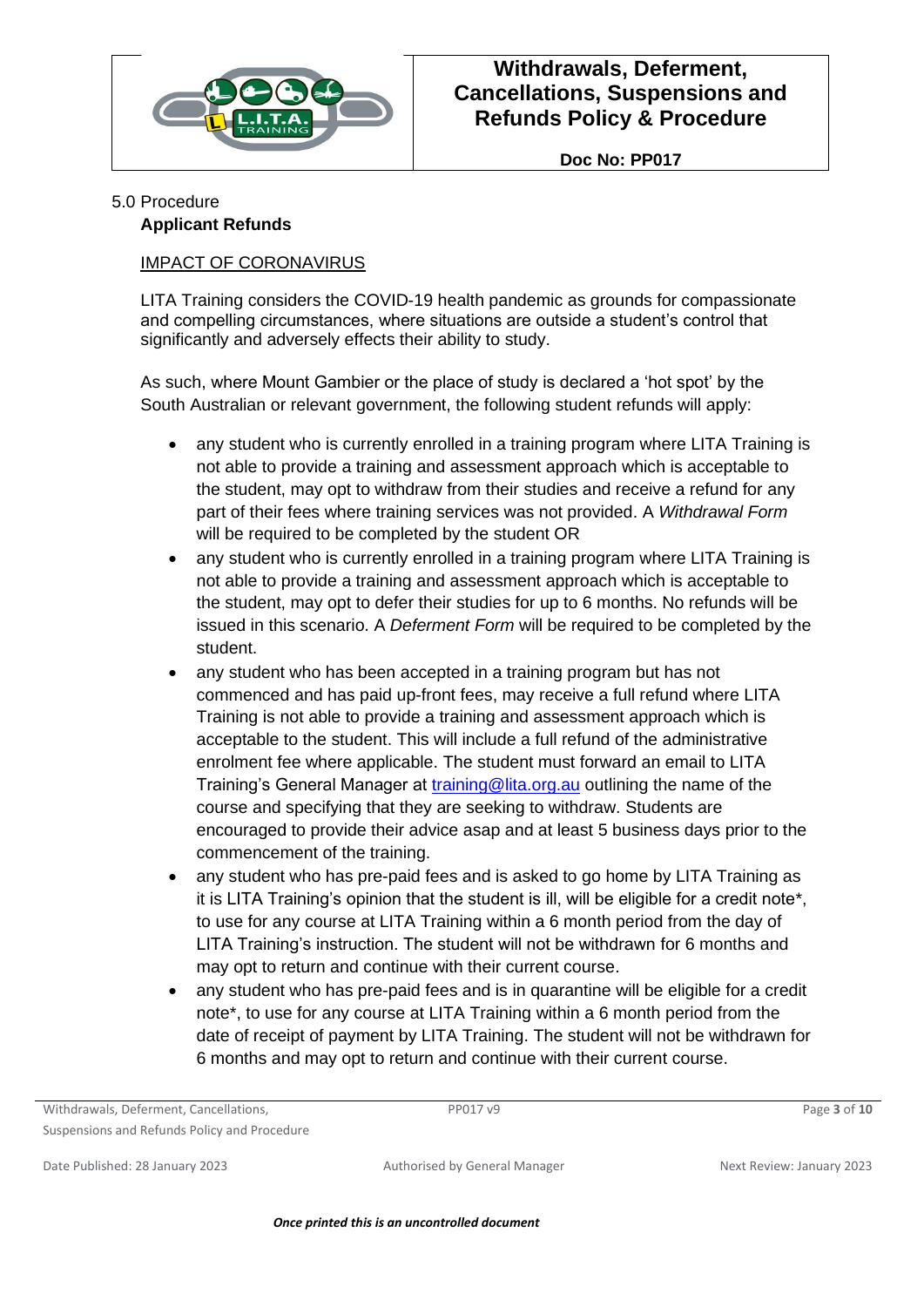

### **Doc No: PP017**

\* In cases of hardship and at the General Manager's discretion, LITA Training will consider a refund, minus the \$200 administrative fee (where applicable). In this instance, a *Withdrawal Form* will be required to be submitted, available on LITA Training's website.

Where a third party, such as the student's employer or home school, has paid for any fees on behalf of a student, any refund will be issued to the third party.

### GENERAL BUSINESS

Any applicant wishing to be considered for a course refund must notify LITA Training's General Manager in writing (eg. via email) and the notification must be received by LITA Training no later than 5 business days from the time when any up-front payment has been made by the applicant to LITA Training.

A full refund of the amount paid by the applicant, minus the \$200 application administration fee (where applicable) will be reimbursed by LITA Training within 5 working days.

Where a third party has paid the student fee in a forklift course and the student requests to withdraw 48 hours prior to course commencement and LITA Training cannot fill the place, no refund will be provided as LITA Training organises these courses on the viability of accrued enrolment and fees.

If LITA Training terminates the agreed training services early and an applicant has paid fees (partial or fully), impacted students will receive a full refund inclusive of the application administration fee, ie. full refund. The refund will be issued within 1 month of the date of course/ service termination.

#### **Enrolled Student Refunds**

Any enrolled student wishing to be considered for a course refund must complete the *Withdrawal Form* which will be forwarded to General Manager for review, regardless whether the student is a trainee, funded or fee for service student.

In instances where LITA Training ceases to offer a course, it will ensure that the impacted students will receive Statements of Attainment/s for all completed Unit/s of Competency and be offered either credit transfer into a replacement course where appropriate and relevant and be offered a refund for the balance of any fees paid upfront and where training services have yet to be delivered, should they not wish to enrol in the alternative course. The refund will be issued within 1 month of the date of course cancellation. No *Withdrawal Form* will be required in this instance. Should a withdrawn

Withdrawals, Deferment, Cancellations, Suspensions and Refunds Policy and Procedure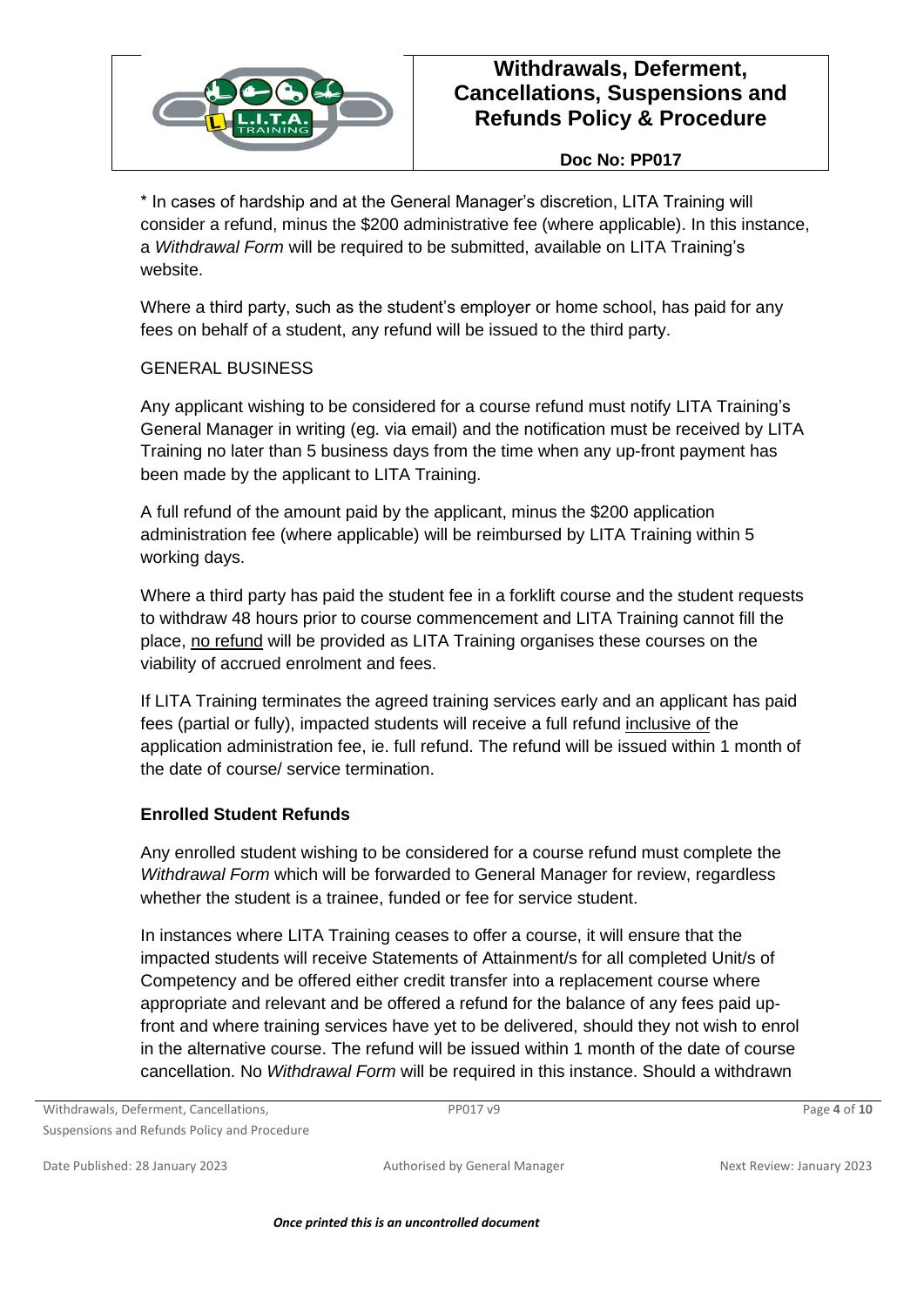

### **Doc No: PP017**

student elect to enrol in an alternative course at LITA Training, LITA Training will only accept the student's application with clear written permission by the student.

If LITA Training terminates the agreed training services early, impacted students will receive Statements of Attainment/s for all completed Unit/s of Competency and be offered a refund for the balance of their enrolled course. The refund will be issued within 1 month of the date of course cancellation. No *Withdrawal Form* will be required in this instance.

Should an enrolled student be unable to attend a course and a notice of cancellation (ie. through completion of the LITA Training *Withdrawal Form*) has been received prior to course commencement, a full refund less the non-refundable deposit of \$200 will be issued where applicable and collected, eg full qualifications.

A refund post enrolment will be considered on a case by case basis upon receipt of a written request (ie. through completion of the LITA Training *Withdrawal Form*).

In the instance of a forklift short course where LITA Training could not fill the place and notice of withdrawing was made by the student within 48 hours of the course commencement, no refund will be provided.

Where an enrolled student believes at any time that LITA Training did not fully advise of the course requirements and student responsibilities, and he/she remains dissatisfied with the course, the student will be referred to LITA Training's *Complaints & Appeals Policy & Procedure* for a review, which may result in a full or partial refund to the student.

### **LITA Training Withdrawing Students**

Where a student opts to withdraw from his/her course, they are required to complete a *Withdrawal Form*, to formally notify of their decision. Should a student not be available, as occurs from time to time with transient employee, the student's employer may also complete and submit the Form. This is in addition to the requirement to notify the relevant AASN for any trainee.

For these withdrawing students, where fees are invoiced in arrears of training services delivered, LITA Training will invoice the student/their employer for any services provided prior to the student's date of withdrawal – this will be a pro-rata of the agreed course fees, as specified in the student's *Schedule of Fees*. No Statement of Attainment will be issued until the student/their employer pays the outstanding fees.

Withdrawals, Deferment, Cancellations, Suspensions and Refunds Policy and Procedure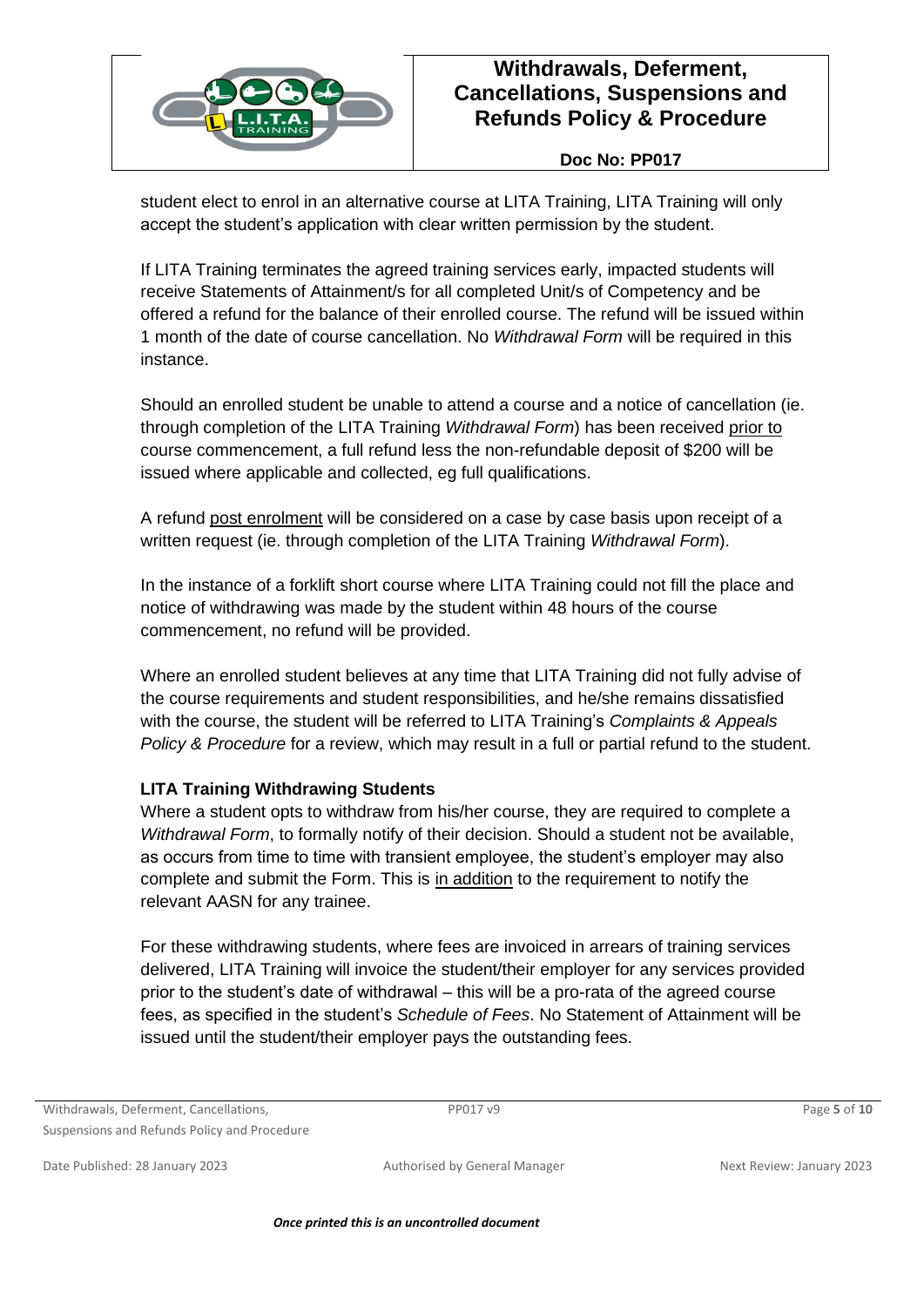

### **Doc No: PP017**

For any Skilling South Australia subsidised student who has opted to withdraw, LITA Training will render their Training Account as inactive within 20 business days and ensure that the student receives their AQF certification, in accordance with LITA Training's *Issuing Qualifications Policy & Procedure*.

## **LITA Training Cancelled Students**

Where an enrolled student is not progressing, LITA Training will, according to its *Progression and Intervention Policy & Procedure*, and only after three attempts at contact which have all resulted in a lack of student response (which may also be through their employer or home school), LITA Training will undertake the following procedures:

- for students who have completed some of the course requirements, LITA Training will cancel and advise the student in writing. Where relevant, the student's employer or home school will also be notified by being copied into the email.
- for students who have completed the course's training but not submitted all assessments, LITA Training will forward a reminder email, which advises of the cut-off date for assessment submission which will always be for a period of 6 months from the last contact date. Where relevant, the student's employer or home school will also be notified by being copied into the email. No refund will be provided for any pre-paid fees. Should the student not submit the outstanding assessments, LITA Training will cancel the student.

For these RTO Initiated withdrawal students, where fees are invoiced in arrears of training services delivered, LITA Training will invoice the student/their employer/their om school for any services provided prior to the student's date of withdrawal – this will be a pro-rata of the agreed course fees, as specified in the student's *Schedule of Fees*. No Statement of Attainment will be issued until the student/their employer/home school pays the outstanding fees.

For trainees who are cancelled, LITA Training will also advise the relevant AASN.

For any Skilling South Australia subsidised student who has been cancelled, LITA Training will render their Training Account as inactive within 20 business days and ensure that the student receives their AQF certification, in accordance with LITA Training's *Issuing Qualifications Policy & Procedure*.

All cancelled students who wish to re-enrol in unit/s of competency whereby they had previously paid full fees (and in the instance of a student where the fees have not been transferred to another employee), the cancelled student may re-enrol and subject to meeting all entry requirements, will pay a reduced fee of 50% for the unit/s of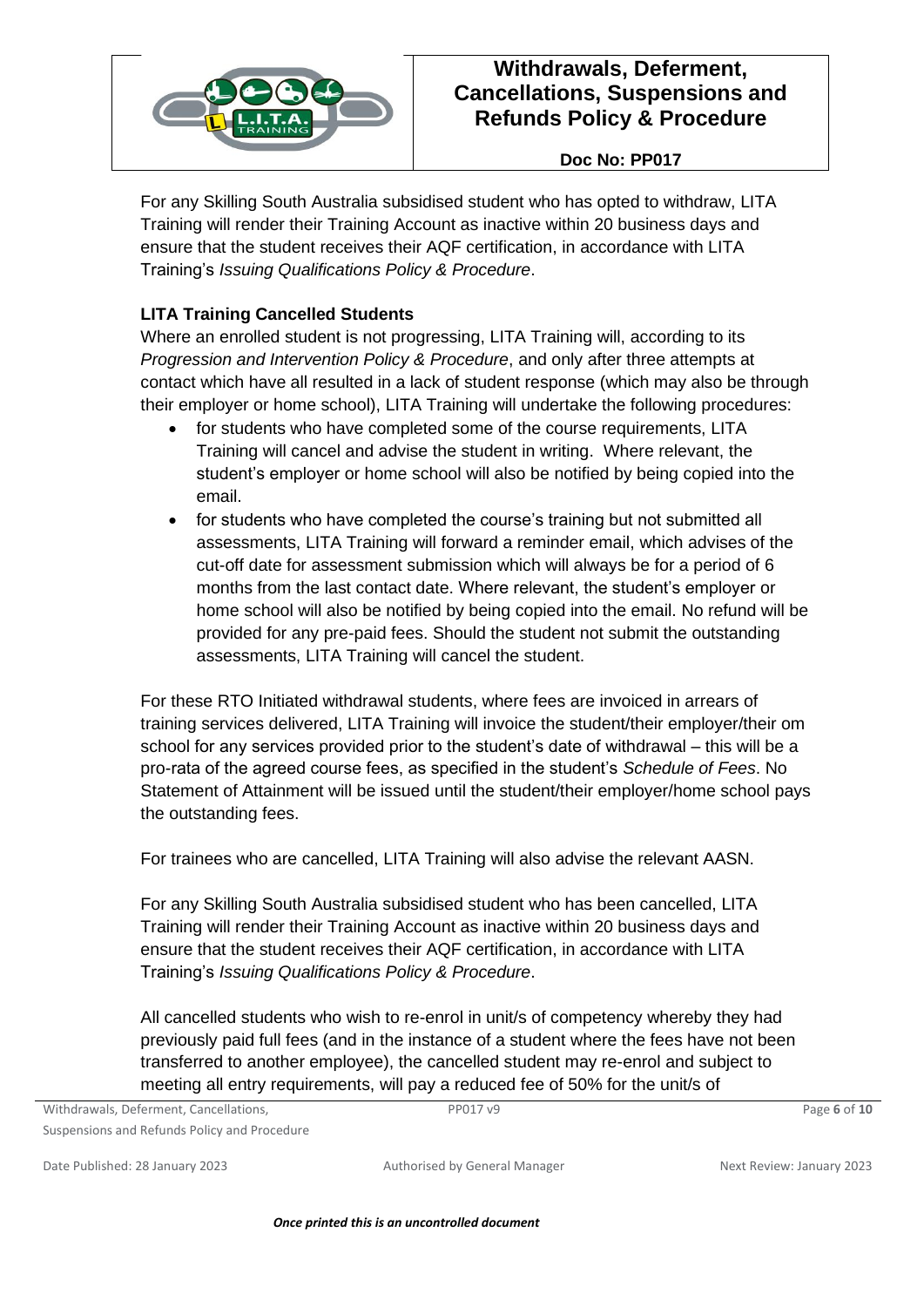

**Doc No: PP017**

competency.

## **LITA Training Deferring Students**

LITA Training student may request to defer their studies up to a period of 6 months and through completion and submission of the LITA Training *Deferment Form*. All requests are subject to approval by LITA Training's General Manager and the student will be advised in writing of the LITA Training decision. All students have the right to appeal any decision made but it must be done within 10 days of the date of LITA Training's decision and using LITA Training's *Decision Appeals Lodgement Form* (available on LITA Training's website).

LITA Training will notify the student one month in advance of the scheduled date of recommencement of studies and unless LITA Training hears otherwise from the student, LITA Training will re-commence the fee payment arrangement on the date of scheduled re-commencement.

### **LITA Training Suspended Students**

Where a student is suspended from their enrolled course, no fees will be refunded until LITA Training and the student makes a decision to either continue (no fees will be refunded) or withdraw (partial refund based on the balance of tuition remaining against the fees paid to date).

Where LITA Training makes a decision NOT to refund a student's full or partial fees and charges, the student will be referred to LITA Training's *Complaints & Appeals Policy & Procedure* for a review which may result in a full or partial refund to the student.

### **Traineeship Requirements**

#### **Trainee Request to Suspend (or Defer)**

A suspension is a temporary cessation of a *Training Contact* for a period of time agreed by the trainee and the employer, and approved by Traineeship and Apprenticeship Services, or by a decision of the SA Employment Tribunal.

LITA Training considers traineeship suspensions as similar to 'deferral'.

Examples of non-business related reasons for a suspension include where the trainee:

- suffers an injury
- requires maternity leave, or
- requests absence for personal reasons (the trainee will apply through completing and submitting the Withdrawal and Deferment Form in the first instance).

Withdrawals, Deferment, Cancellations,

Suspensions and Refunds Policy and Procedure

PP017 v9 Page **7** of **10**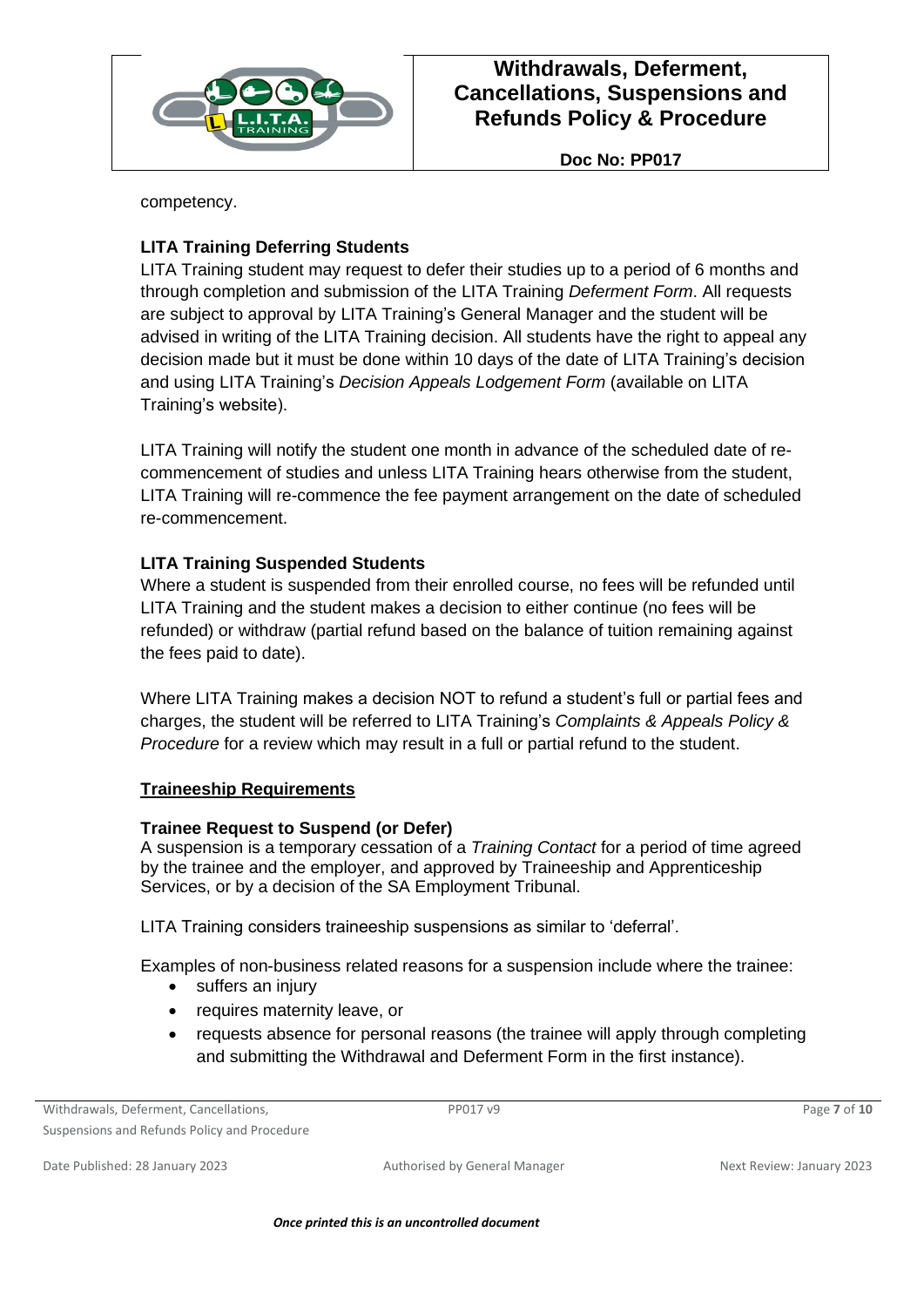

#### **Doc No: PP017**

Examples of business related reasons for a suspension may include:

- relocation of the business, or
- damage to the premises.

An application for a suspension for a business related reason can be for a period of up to 30 days. It must be an action of last resort and the employer must provide evidence that they have exhausted other avenues to avoid the need for a suspension, including:

- allowing the trainee to complete outstanding off-the-job training or to bring forward off-the-job training. NOTE: The employer is responsible for paying wages if the trainee attends training while on suspension, or
- negotiating a reduction in hours, if it is possible under the industrial award or agreement and the Training and Skills Commission's hours of employment and training guideline and varying the *Training Contract* accordingly, or
- asking the trainee to take accrued leave, for example, annual leave and rostered days off.

There must be a clear understanding that the *Training Contract* will be continued after the suspension. A period of suspension will alter the nominal completion date of the *Training Contract*. Off-the-job training may continue during the suspension period in special circumstances.

LITA Training's General Manager will contact the Department for Innovation and Skills on **1800 673 097** to seek instruction on any suspension requests from either a trainee or employer.

#### **RTO or Employer-Initiated Suspension (Deferral) of a Trainee**

A suspension will not be approved where the employer has issues or concerns about the trainee's performance or behaviour. LITA Training's General Manager will contact the Department for instruction on **1800 673 097**.

If an employer has reasonable grounds to believe a trainee is guilty of wilful and serious misconduct, they can suspend the trainee from employment under the *Training Contract*, for up to seven working days, and must notify the South Australian Employment Tribunal of a suspension of a trainee for wilful and serious misconduct **immediately** by phoning the Registry of the SA Employment Tribunal, or by fax, email or by personally attending the Registry at the following address:

SAET Registrar Level 6, Riverside Centre, North Terrace ADELAIDE SA 5000 Email: [saet@sa.gov.au](mailto:saet@sa.gov.au) Ph: (08) 8207 0999 Fax: (08) 8115 1380

Withdrawals, Deferment, Cancellations, Suspensions and Refunds Policy and Procedure

PP017 v9 Page **8** of **10**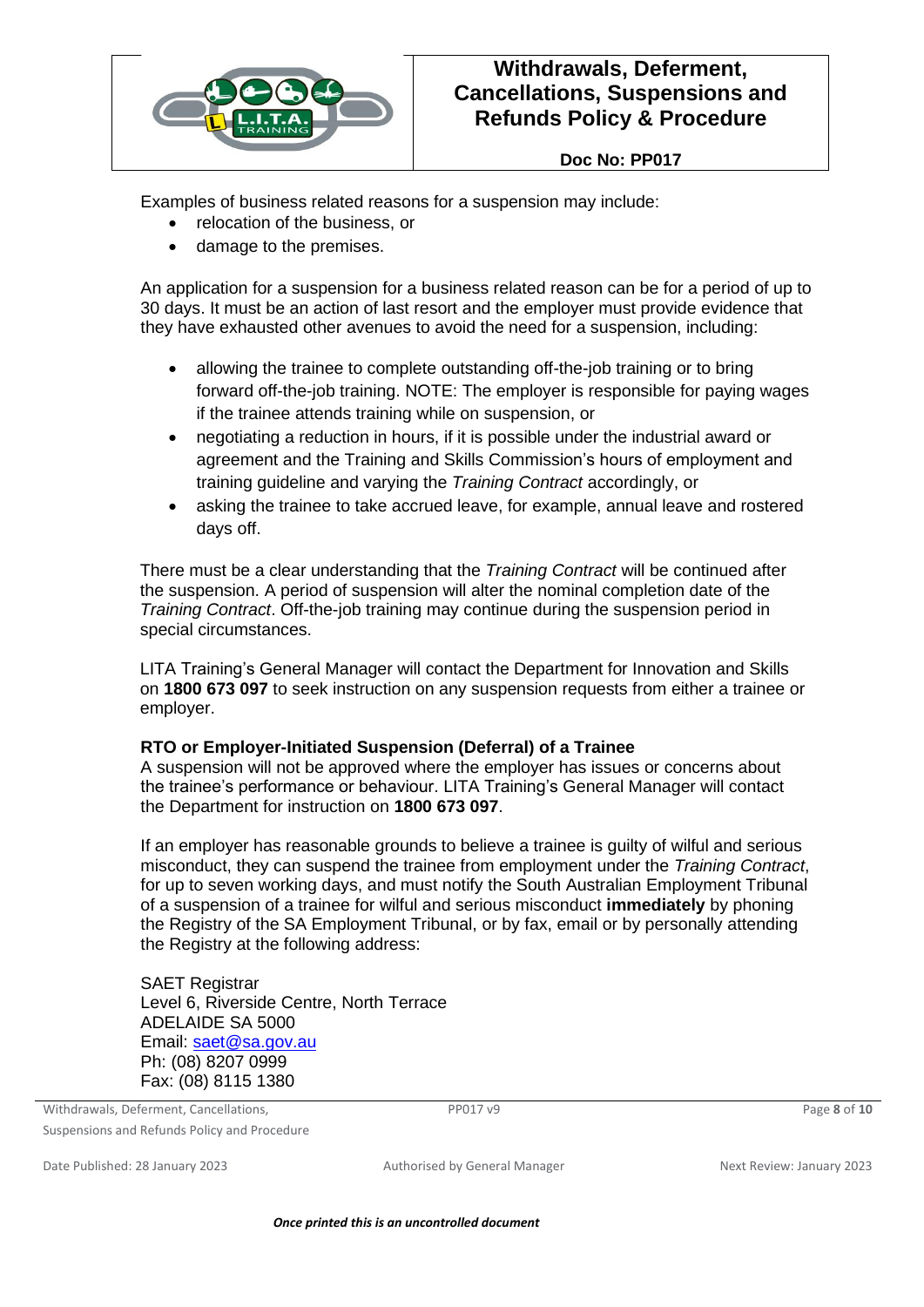

**Doc No: PP017**

The employer must confirm the suspension in writing **within 3 days** of the suspension. The SAET will arrange a compulsory conciliation conference to be held between the parties within 7 working days of the suspension. If the matter is not resolved at conciliation, it will proceed to a full hearing at a later date. The SAET may confirm or extend the suspension.

The trainee has the right to dispute a suspension if they believe that the suspension is unjust or the length of the suspension is unreasonable.

#### **Trainee-Initiated Termination (or Withdrawal)**

Generally, Traineeship and Apprenticeship Services will approve the termination of a *Training Contract* if it is assured both the trainee and employer have freely agreed to the termination. LITA Training refers any trainee or employer to contact the Department on **1800 673 097** for advice if an agreement cannot be reached between the two parties.

A *Termination Application Form* must be submitted to Traineeship and Apprenticeship Services through the Apprenticeship Network Provider (APN) before a *Training Contract* can be finalised. This Form is obtained through the trainee's APN and must have an agreed termination date and be signed by both parties.

#### **Trainee-Initiated Transfer to Another Employer**

A *Training Contract* may be transferred to another registered employer with the agreement of the current employer, the new employer and the trainee. A transfer can only occur if there is no break in service between employers. It is not possible to transfer a South Australian *Training Contract* to an interstate employer.

#### **VET for School Requirements**

LITA Training's General Manager will inform the home school of any request for withdrawal or deferral made by a school student.

In the event that a student has not been progressing, and all re-engagement procedures have been actioned in accordance with LITA Training's Progression and Intervention Policy ad Procedure, LITA Training's General Manager will inform the home school of its decision to initiate a RTO-withdrawal.

Any refund of student payments will be subject to the terms and conditions of this Policy and Procedure.

#### 7.0 Forms and Records

The following forms should be used in conjunction with this procedure:

- FORM Withdrawal Form
- FORM Deferment Form

Withdrawals, Deferment, Cancellations,

Suspensions and Refunds Policy and Procedure

PP017 v9 Page **9** of **10**